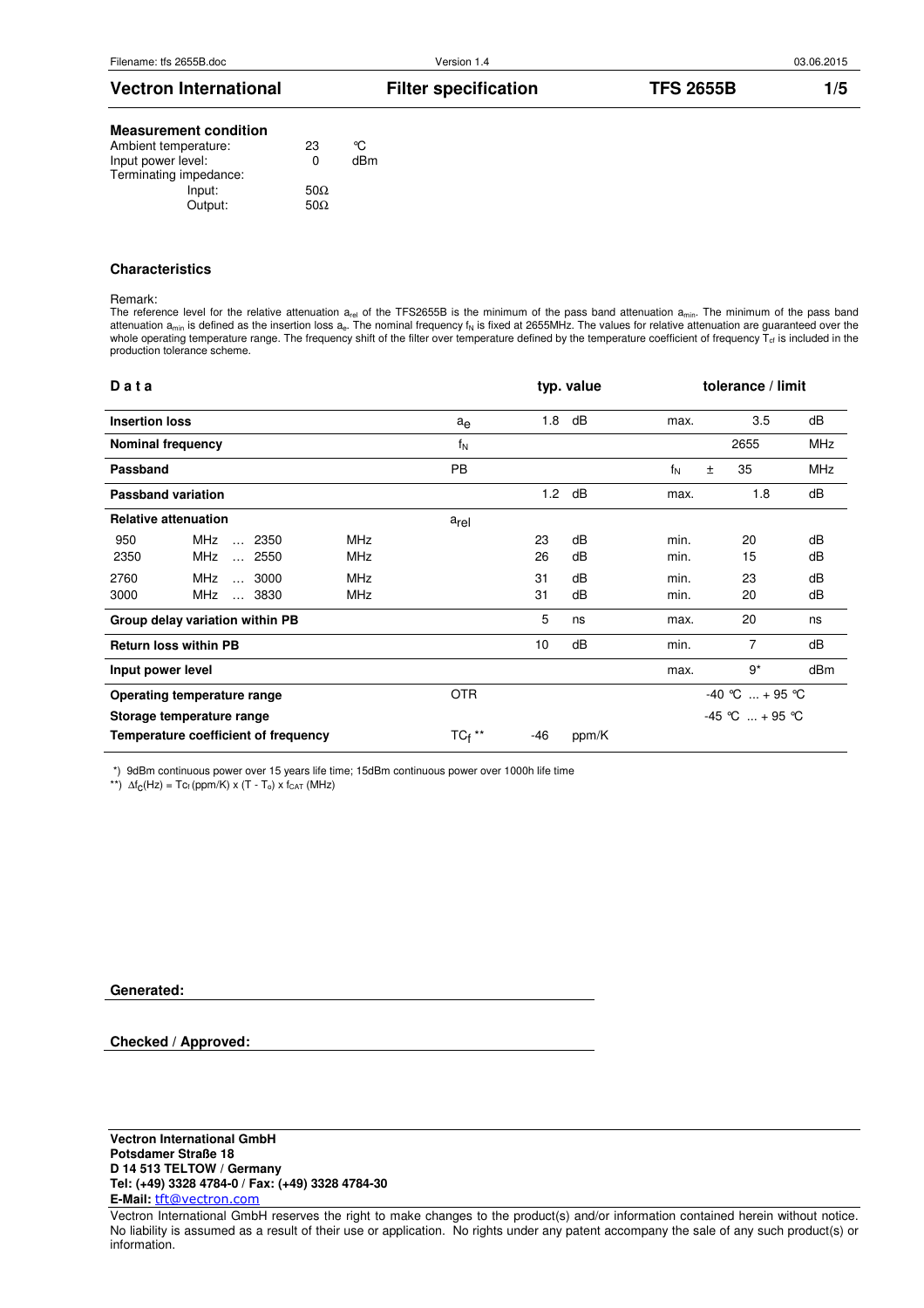**Filter characteristic** 

## **Vectron International Filter specification TFS 2655B 2/5**





## **Construction and pin connection**





| 1 | Ground |
|---|--------|
| 2 | Input  |
| 3 | Ground |
| 4 | Ground |
| 5 | Output |
| 6 | Ground |
|   |        |

| Date code: | $Year + week$ |
|------------|---------------|
| F          | 2015          |
| G          | 2016          |
| н          | 2017          |
|            |               |

## **50 Ohm Test circuit**



**Vectron International GmbH Potsdamer Straße 18 D 14 513 TELTOW / Germany Tel: (+49) 3328 4784-0 / Fax: (+49) 3328 4784-30 E-Mail:** tft@vectron.com

Vectron International GmbH reserves the right to make changes to the product(s) and/or information contained herein without notice. No liability is assumed as a result of their use or application. No rights under any patent accompany the sale of any such product(s) or information.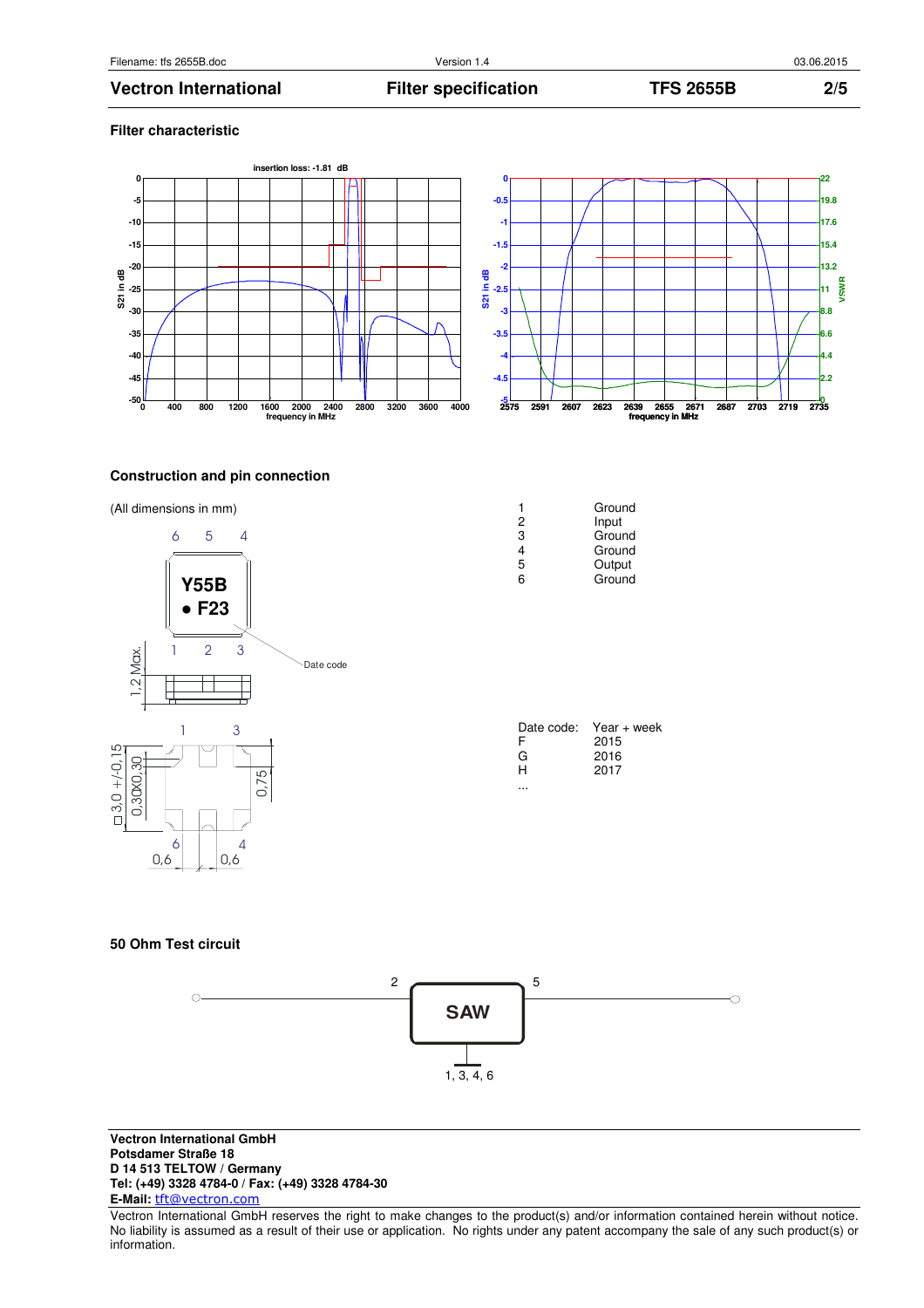## **Stability characteristics, reliability**

After the following tests the filter shall meet the whole specification:

| 1. Shock:     |                                           | 500g, 1ms, half sine wave, 3 shocks each plane;<br>DIN IEC 68 T2 - 27                                                                 |
|---------------|-------------------------------------------|---------------------------------------------------------------------------------------------------------------------------------------|
| 2. Vibration: |                                           | 10Hz to 500Hz, 0.35 mm or 5g respectively, 1 octave per min, 10 cycles per<br>plane, 3 planes; DIN IEC 68 T2 - 6                      |
| 3. Change of  | temperature:                              | -55 °C to 125 °C / 15 min. each / 100 cycles<br>DIN IEC 68 part $2 - 14$ Test N                                                       |
|               | 4. Resistance to<br>solder heat (reflow): | reflow possible: three times max.;<br>for temperature conditions refer to the attached "Air reflow temperature conditions" on page 4; |

This filter is RoHS compliant (2011/65/EU)

#### **Packing**

Tape & Reel: IEC 286 – 3, with exception of value for N and minimum bending radius; tape type II, embossed carrier tape with top cover tape on the upper side;

| max. pieces of filters per reel:                    | 3000        |
|-----------------------------------------------------|-------------|
| reel of empty components at start:                  | min. 300 mm |
| reel of empty components at start including leader: | min. 500 mm |
| trailer:                                            | min. 300 mm |

#### **Tape (all dimensions in mm)**

| W              |   |      | $8.00 \pm 0.3$  |
|----------------|---|------|-----------------|
| Po             |   |      | $4.00 \pm 0.1$  |
| Do             |   |      | $1.50 + 0.1/-0$ |
| E              | ÷ |      | $1.75 \pm 0.1$  |
| F              | ÷ |      | $3.50 \pm 0.05$ |
| G(min)         | ÷ | 0.75 |                 |
| P2             | ÷ |      | $2.00 \pm 0.05$ |
| P <sub>1</sub> | ÷ |      | $4.00 \pm 0.1$  |
| $D1$ (min)     |   | 1.50 |                 |
| Ao             | ۰ |      | $3.25 \pm 0.1$  |
| Bo             |   |      | $3.25 \pm 0.1$  |
| Сt             |   | 5.3  | ± 0.1           |







The minimum bending radius is 45 mm.

**Vectron International GmbH Potsdamer Straße 18 D 14 513 TELTOW / Germany Tel: (+49) 3328 4784-0 / Fax: (+49) 3328 4784-30 E-Mail:** tft@vectron.com

Vectron International GmbH reserves the right to make changes to the product(s) and/or information contained herein without notice. No liability is assumed as a result of their use or application. No rights under any patent accompany the sale of any such product(s) or information.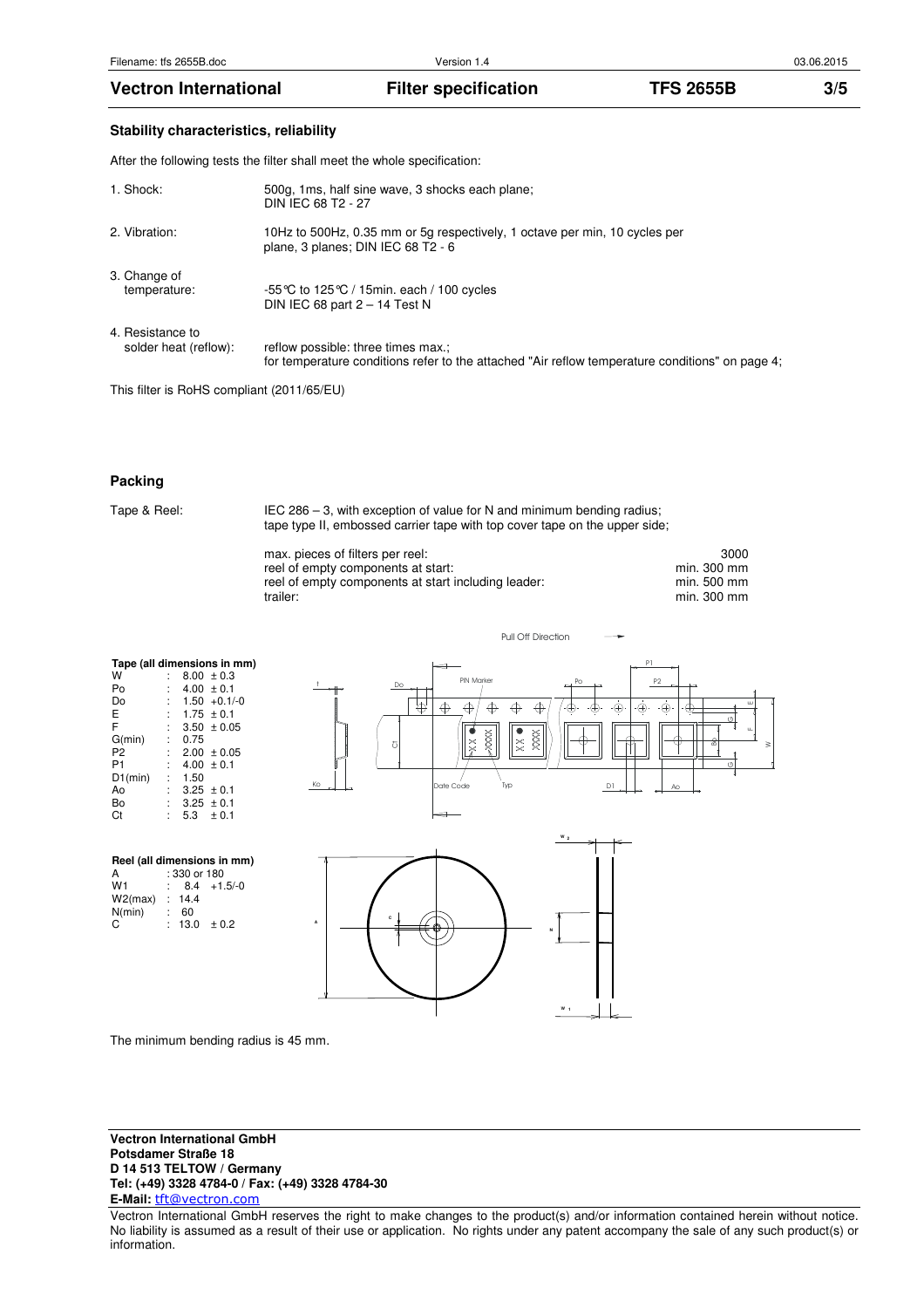## **Vectron International Filter specification TFS 2655B 4/5**

### **Air reflow temperature conditions**

| <b>Conditions</b>                                        | <b>Exposure</b>             |
|----------------------------------------------------------|-----------------------------|
| Average ramp-up rate (30 $\degree$ C to 217 $\degree$ C) | less than 3 °C/second       |
| $>100^{\circ}C$                                          | between 300 and 600 seconds |
| $>150^{\circ}$ C                                         | between 240 and 500 seconds |
| $>217^{\circ}$ C                                         | between 30 and 150 seconds  |
| Peak temperature                                         | max. $260^{\circ}$ C        |
| Time within 5°C of actual peak temperature               | between 10 and 30 seconds   |
| Cool-down rate (Peak to $50^{\circ}$ C)                  | less than 6°C/second        |
| Time from 30℃ to Peak temperature                        | no greater than 300 seconds |



**Vectron International GmbH Potsdamer Straße 18 D 14 513 TELTOW / Germany Tel: (+49) 3328 4784-0 / Fax: (+49) 3328 4784-30 E-Mail:** tft@vectron.com

Vectron International GmbH reserves the right to make changes to the product(s) and/or information contained herein without notice. No liability is assumed as a result of their use or application. No rights under any patent accompany the sale of any such product(s) or information.